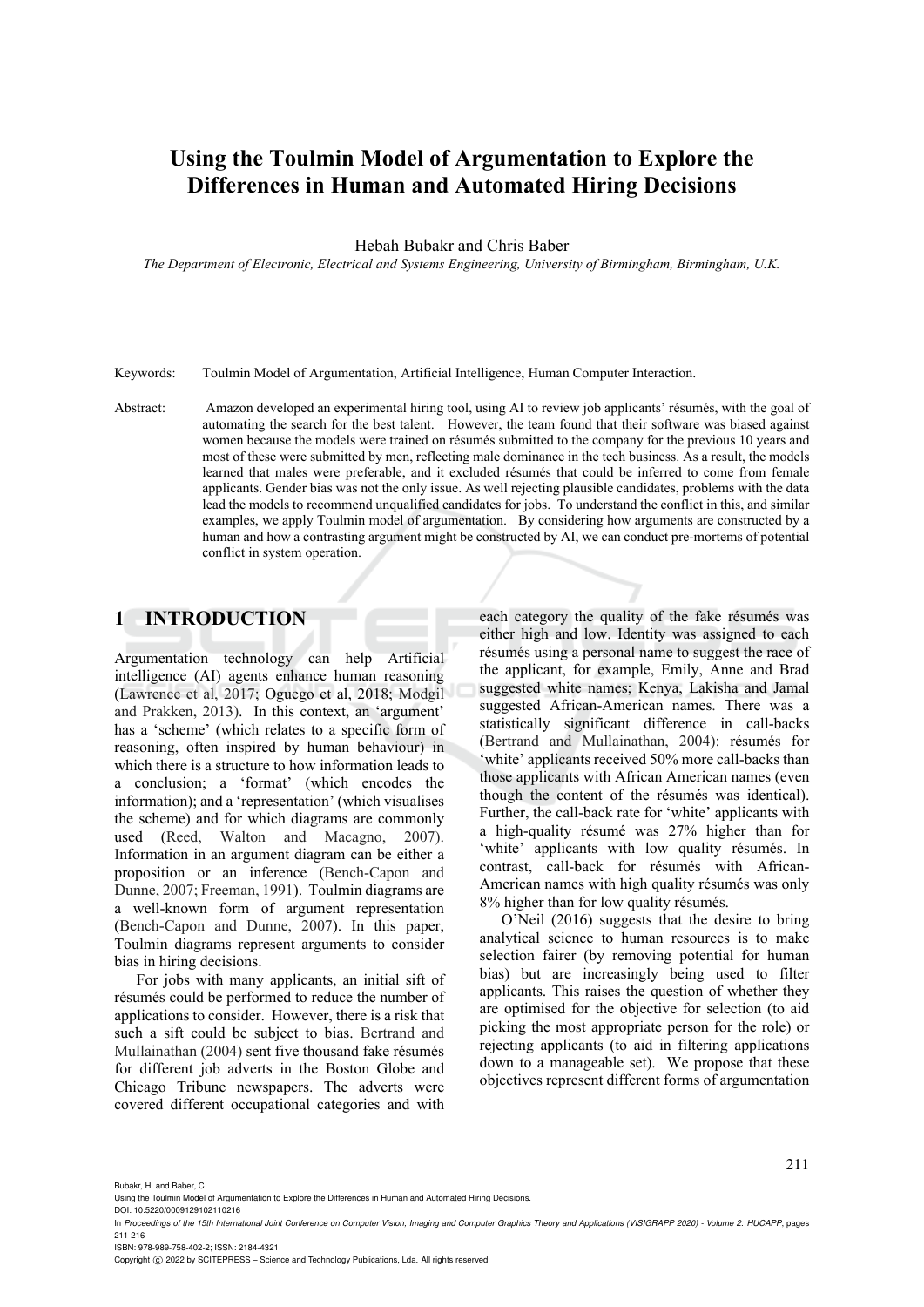that place emphasis on different aspects of the resume and test scores.

The main purpose of using an automatic system is to ensure efficiency and fairness, and to cut the thousand applications to a reasonable number for HR employees to take to the interviewing process. Moreover, the machine ought to remain unaffected by bias or prejudices, and each applicant should be judged by the criteria outlined in the job specification. However, AI systems can be trained using records of employment data from many years which could mean that bias has been institutionalized in favour of specific employee groups. Gender bias is an issue in jobs that reflect a male dominance like the tech business for example. Amazon developed an experimental hiring tool, using AI to review job applicants' résumés, with the goal of automating the search for the best talent. This would give candidates a ranking from one to five stars. However, the team found that their software was biased against women because the models were trained on résumés submitted to the company for the previous 10 years and most of these were submitted by men. As a result, the models learned that males were preferable, and it excluded résumés that appeared to come from female applicants. Gender bias was not the only issue. As well rejecting plausible candidates, problems with the data lead the models to recommend unqualified candidates for jobs.

In this paper, we ask whether representing an argument in the form of a diagram could help diagnose possible problems or biases in the output of an algorithm. The main concern in this paper is to understand the reason why a machine produces such unacceptable results. Whether the problem was a mistake, biased data, or an unethical developer, it will be always be unacceptable to reject applicants for these reasons. Thus, people's beliefs and cultural values affect how we interact with AI system and accept its results. Users of the system will have expectations based on their prior knowledge. This knowledge is formed by the beliefs and the values of the users. For instance, the HR department might expect the AI systems to choose applicants with higher education and length of experience for administrative positions. Therefore, when a hiring system eliminate suitable candidates because of their name, gender or zip-code, the results will be prejudicial to them because these outputs conflict with people's ethical values and do not match the expectation they had of the system. Seeking to understand how the system works and what are the beliefs, values and expectations of stakeholders we apply Toulmin's model of argumentation. We note,

at this point, that other argumentation representations could be equally appropriate to this aim.

### **2 MOTIVATING EXAMPLE**

Kareem Bader, a student who was looking for a minimum-wage job, applied for a part time at supermarket chain store after his friend recommended him. Kareem had a history of having bipolar disorder but at the time of sending the application he was a productive, high-achieving student and healthy enough to practise any type of work. However, Kareem was not called for an interview and when he asked, he was told that he failed the personality test he answered during the application. The most commonly used personality test is the Five Factor Model (Lundgren, Kroon, & Poell, 2017), and this is the one which Kareem took. Kareem gave honest answers to mental health questions and real information about his personal background, and this led to him being rejected.

# **3 TOULMIN MODEL OF ARGUMENTATION**

This paper will use Toulmin model of argumentation (Toulmin, 1958). Toulmin provides an argumentation technique to show that there are other arguments than formal ones, which offers more logic and further explanation. His argumentation model distinguished six different kinds of elements: Data, Claim, Qualifier, Warrant, Backing, and Rebuttal (Verheij, 2009). The example below illustrates Toulmin's classic example of Harry, who may or may not, be a British subject.

|                        | So, O, C                    |    | D: Harry was born in Bermuda   |
|------------------------|-----------------------------|----|--------------------------------|
|                        |                             | 0: | presumably                     |
| Since W                |                             | C: | Harry is a British subject     |
|                        |                             |    | W: A man born in Bermuda will  |
|                        | Unless                      |    | generally be a British subject |
| On account of          | R                           |    | B: The following statutes and  |
| B                      |                             |    | other legal provisions:        |
|                        |                             | R: | Both his parents were aliens/  |
| D for Data             | W for Warrant               |    | he has become a naturalized    |
| Q for <i>Qualifier</i> | <b>B</b> for <i>Backing</i> |    | American/                      |
| C for Claim            | R for Rebuttal              |    |                                |

Figure 1: Toulmin's layout of arguments with an example (Toulmin 1958, p104, 105).

In Figure 1, D represents the datum "Harry was born in Bermuda" which is held to be the foundation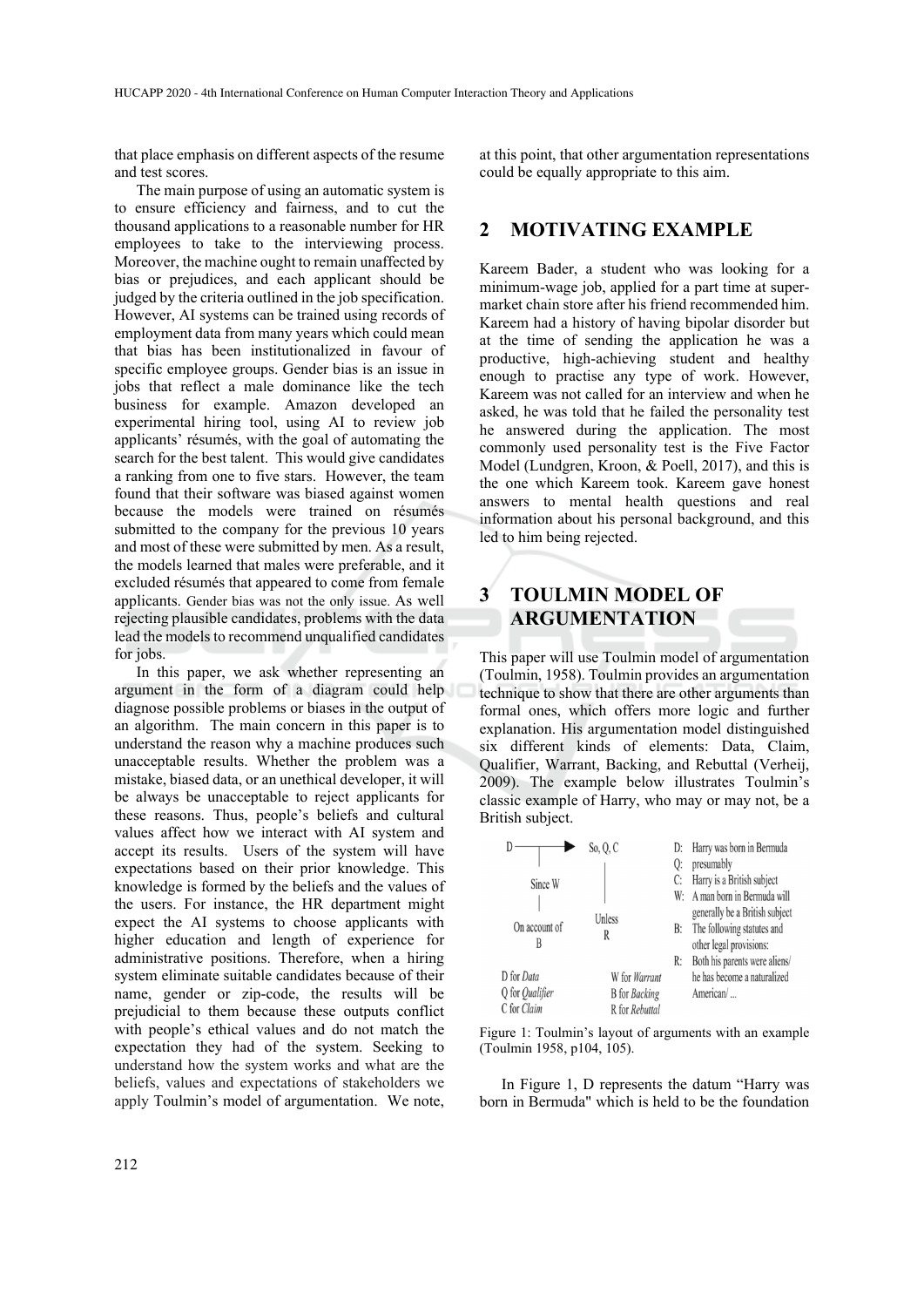of the claim "Harry is a British subject". What does this claim stand on? We need to use a warrant; in our example, this is 'A man born in Bermuda will generally be a British subject.' A point to keep in mind is that the warrant is not universal. We are saying that a man born in Bermuda will *more likely* be a British subject. The warrant serves as a hypothetical statement which acts as a bridge between the Ground (Data that provide facts) and the Conclusion of an argument (claim). The warrant can be considered as an inference, and can be challenged. As a result, a claim needs to be qualified (Verheij, 2009). In our example, the qualifier is to presume that Harry is a British Subject. As the elements in this argument became more explicit, the Warrant needs further support so that it can provide the connection between the data and the claim. In Toulmin's example this is called the backing and refers to statutes and other legal provisions without the need to define them. For this paper, this idea of 'backing' helps to illustrate the hidden values and beliefs that might inform models. The final element, in Toulmin's example, is the Rebuttal which indicates any arguments against the claim or any exceptions to it. According to Toulmin (2003), the rebuttal indicates 'circumstances in which the general authority of the warrant would have to be set aside' or 'exceptional circumstances which might be capable of defeating or rebutting the warranted conclusion'.

| Table 1: Translate the example text to Toulmin elements. |  |
|----------------------------------------------------------|--|
|----------------------------------------------------------|--|

| <b>Toulmin element</b> | <b>Text from Motivating</b><br>example |  |  |
|------------------------|----------------------------------------|--|--|
|                        | Kareem gave honest                     |  |  |
|                        | answers to mental health               |  |  |
| Datum                  | questions.                             |  |  |
|                        | Productive, high-achieving             |  |  |
|                        | student. Healthy enough to             |  |  |
|                        | practise any type of work.             |  |  |
| Claim                  | Kareem Baderis suitable for            |  |  |
|                        | this job                               |  |  |
| Warrant                | Productive, high-achieving,            |  |  |
|                        | Healthy, was recommended               |  |  |
|                        | Minimum-wage job which                 |  |  |
| <b>Backing</b>         | is part time at super-market,          |  |  |
|                        | usually does not have hard             |  |  |
|                        | to meet criteria.                      |  |  |
| <b>Rebuttal</b>        | Unless he is not suitable              |  |  |

Applying this model to the processing of hiring which include selecting and filtering applicant depending on their resumes and test results, we can construct the argumentation scheme shown below. First to apply Toulmin model of argumentation on the motivation example we need to interpret the terms. We convert the text from the example into Toulmin element's term as shown in table1.

Using table 1, we consider the applicant's argumentation. When a job seeker applies for a specific job they will have some expectation regarding their suitability. When an applicant claims to be suitable for the job, we out to ask why? Their answers will be based on their educational background, skills, heath condition and other information that support their claim. In the Toulmin model, that supportive information represents the datum. However, to claim suitability for the job, providing simple facts is not enough. The Warrant, in the Toulmin model, bridges between data and claim. In figure 2, the warrant states that if applicant met the requirement, they probably will be suitable. That rule is supported by the backing which is the job criteria generated from the employers' job specification. Rebuttal happens when the rule is not met or does not apply to the data. So, when Kareem claims he was suitable for the job, he did not understand why his suitability got challenged.



Figure 2: Applicant's argumentation.

Automated systems help HR department hire, fire, and promote employees efficiently. The hiring system might be used when there are too many people applying for the job, and the HR department can only interview a certain number of applicants. Hence, when the number of applicants is too high (Claim) the system must reduce the number by filtering application. The warrant is the limited time for interviewing. This rule is supported by (Backing) which states that this filtering process will save the HR time and effort. However, in the filtering process the system might use a model based on current profiles of employees, job criteria, to judge the applicants' resumes and forms. An exception to this claim is when the system filters good and qualified people.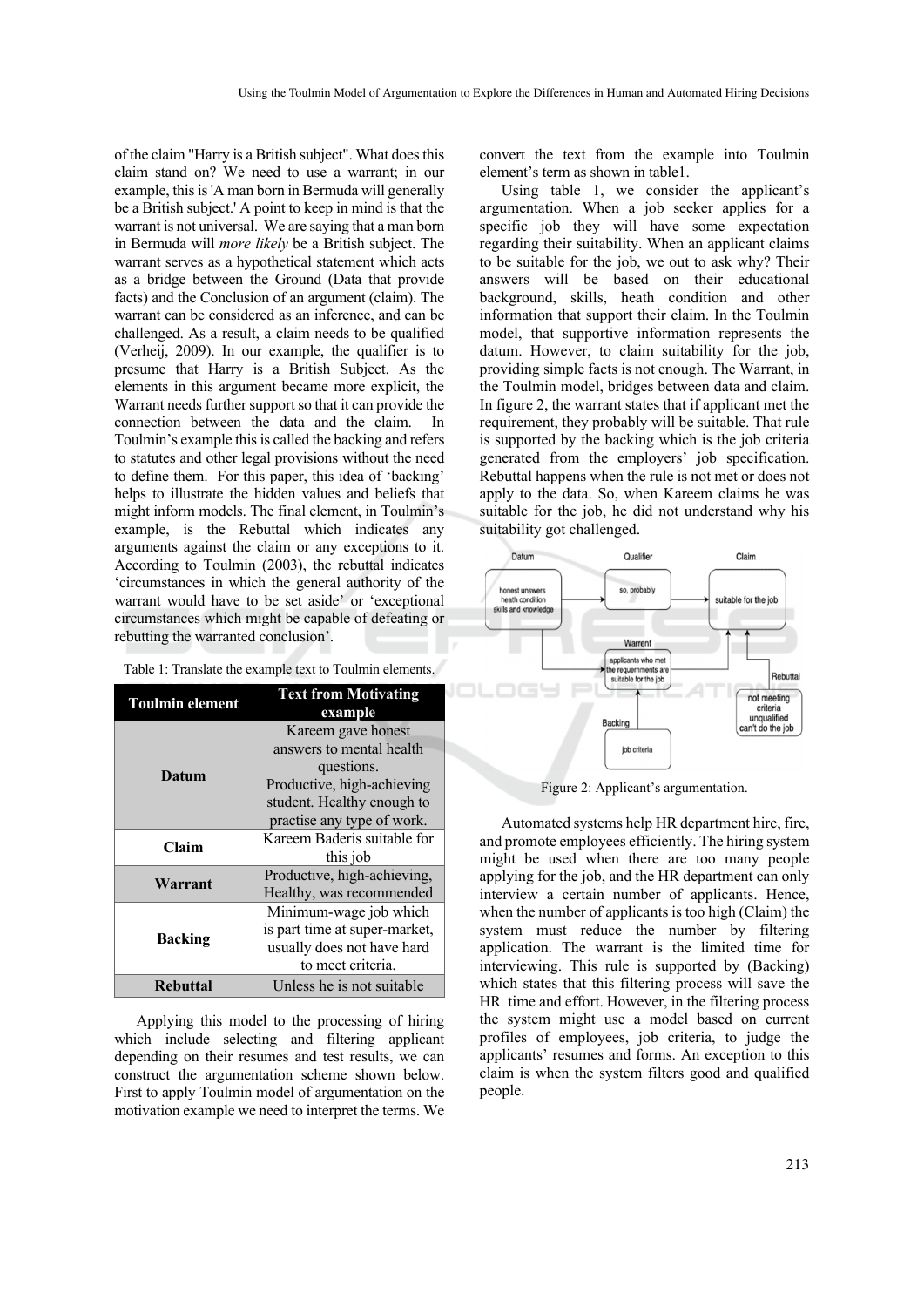

Figure 3: Filtering argumentation.

After reducing the number of applicants to a reasonable amount, the system could select a set of best candidates among the applicants by matching the job criteria with the individual resumes and forms for the applicants then ranking them based on their match to the 'model of employees', see figure 4.



Figure 4: Selection argumentation.

The last stage in the hiring process is in the HR department's hands. As figure 4 shows, the system, which the HR uses to ensure the filtering efficiency, will provide a number of 'best candidates' for the HR to select from. The HR will define the best applicant after reviewing each résumé. This information is supported by the belief that the system is reliable enough to trust its results.

The HR department assumes that this process ensures equality and diversity in its hiring process. It depends on data from the hiring system and specific equality criteria applied to all candidates. However, if the model is inherently biased, e.g., because it is derived from a homogeneous employee population that does not reflect diversity, then the process will have prejudice embedded in it.

As we can see, from figures 2-4, there are conflicts between different claims in different situations from different stakeholders. Each claim represents the values and beliefs of its own claimant. Moreover, each claim was formed on the available data in that situation and carries no authorization to interfere with other claims. Even though the filtering and selecting processes are dependent on each other, each had their own criteria. For instance, in the applicant suitability diagram, figure 2, Kareem claimed that he was suitable for the job which was supported by the data and the warrant that he was good enough for the job. In both filtering and selecting argumentation's diagrams, figures 3 and 4, the system claimed that Kyle was not suitable because he failed one on the essential tests in his application form. Therefore, his application was not transferred to the selecting process nor to the HR department which claimed nothing about Kareem's stability, except that his name was not listed as a possible candidate. So based on the data, warrant and backing, he was not defined as a suitable employee. Now, whether Kareem was filtered from the start or not selected at the end, the system clearly did not see him as fit for the position which shows conflict between values and beliefs' of the applicant and the system. This example illustrates that each argumentation has its own elements that do not interact with elements in other argumentations. So, the claim that was formed by the system cannot use the data from either the applicant or the HR argumentation. Moreover, the same data were treated differently in the filtering and selecting stages. From this example, we conclude that representing argumentation is a way of illustrating how different criteria support an argument can lead to a bias decision.

So far, the argumentation has been hand-crafted and applies Toulmin's criteria. This is presented as a 'pre-mortem' of the process as way of explaining potential bias and conflict. The question is how this could be automatic?

# **4 ARGUMENT INTERCHANGE FORMAT**

Argumentation technology can be supported by computational models. Argument interchange format (AIF) supports representation and exchange of data between argumentation tools (Chesnevar et al. 2006). As shown in figure 5, AIF uses an argument network (AN) which contains two types of nodes, information nodes (I-nodes) and scheme nodes (S-nodes). I-nodes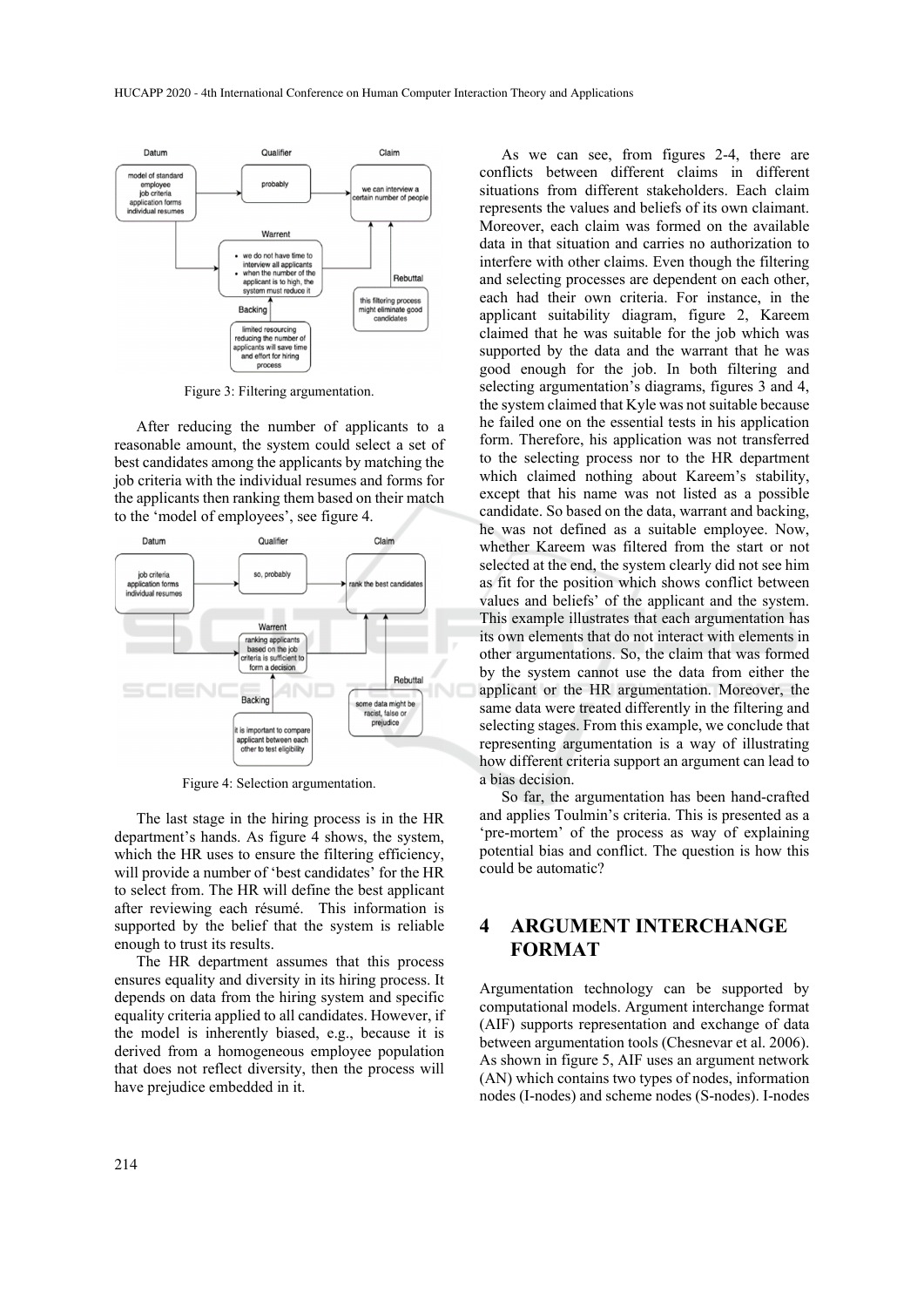represent the contents like data and claims, and Snodes represent the applications of schemes like rules of inference. There are three different types of scheme-nodes, a rule of inference application node (RA-node), a preference called a preference application node (PA-node), and a conflict application node (CA-node) (Chesnevar et al. 2006). Moreover, AN has two types of edge, scheme edges and data edges. Scheme edges originate from S-nodes and are meant to support conclusions. These conclusions may either be I-nodes or S-nodes. Data edges originate from I-nodes, and they must end in Snodes, and supply data or information to scheme applications. I-to-I edges are not an option because Inodes needs always an explanation to be attached. Inodes can have zero incoming edges, but S-nodes link two or more elements, i.e., "for RA-nodes, at least one antecedent is used to support at least one conclusion; for PA-nodes, at least one alternative is preferred to at least one other; and for CA-nodes, at least one claim is in conflict with at least one other" (Chesnevar et al. 2006).

Using AIF, our Toulmin models can be expressed in a standard XML-based syntax. Chesnevar et al. (2006) show how Toulmin elements can be expressed as I-Nodes: claim, data, backing, rebuttal, and qualifier (figure 5). The warrant was presented in this diagram as (S-Node) specifically RA-Node, as it holds both data nodes and the claim together. Likewise, an RA-node links rebuttal nodes to claims, and Qualifier-Application nodes link qualifier nodes to claims. The result of his ontology is represented in Figure 5.



Figure 5: Toulmin argument class hierarchy in RDFS (Chesnevar et al. 2006. P312).

The mark-up language can provide a formalisable definition of Toulmin's elements, but this is not

different than what table 1 provides. Indeed, defining and managing mark-up for argumentation could still involve a high degree of human intervention (because, unlike other forms of Natural Language Processing, it is not always obvious whether a given word of phrase is being expressed as data, or claim, or warrant). Hence, an abiding question is how to automatically generate the argument labels from the text.

## **5 CONCLUSIONS**

If Kareem was not filtered, does that mean he was suitable for the job? Not necessarily, because the system decision could be right. The main issue concerns the way the system formed its conclusion. In the above example, when the system is facing a huge number of applicants, an obvious problem in the filtering process is the choice of parameter and use of evidence to accept one of these parameters. A solution is to conduct sensitivity tests of these parameters. i.e., remove some parameters and explore the impact of the resulting decision or consider how the parameter interacts with be personality test, name, gender, age etc. of applicants. For example, in the filtering process all the parameter should be about skills, education and experience not about name, age, gender and mental health. O'Neil (2016) advises to, "…build a digital version of a blind audition eliminating proxies such as geography, gender, race, or name to focus only on data relevant to the job position. The key is to analyse the skills each candidate brings to the company, not to judge him or her by comparison with people who seem and whether or not the output of these systems make sense to them or not similar." (p.177)

We conclude by asking whether it is wrong for job applicants who understand what the system is looking for to *craft* their application with these features in mind, or provide answers to trick the software which can reduce the chance of early filtering. If we allow people to challenge the AI hiring systems, how do we know that they are not going to provide false information to manipulating it?

Even if we ensure that people are honest and responsible when they are dealing with the AI, we cannot ensure the AI is honest and responsible when dealing people. This manipulation also violates the High-Level Expert Group on Artificial Intelligence (2019) that states "AI systems can contribute to achieving a fair society, by helping to increase citizens' health and well-being in ways that foster